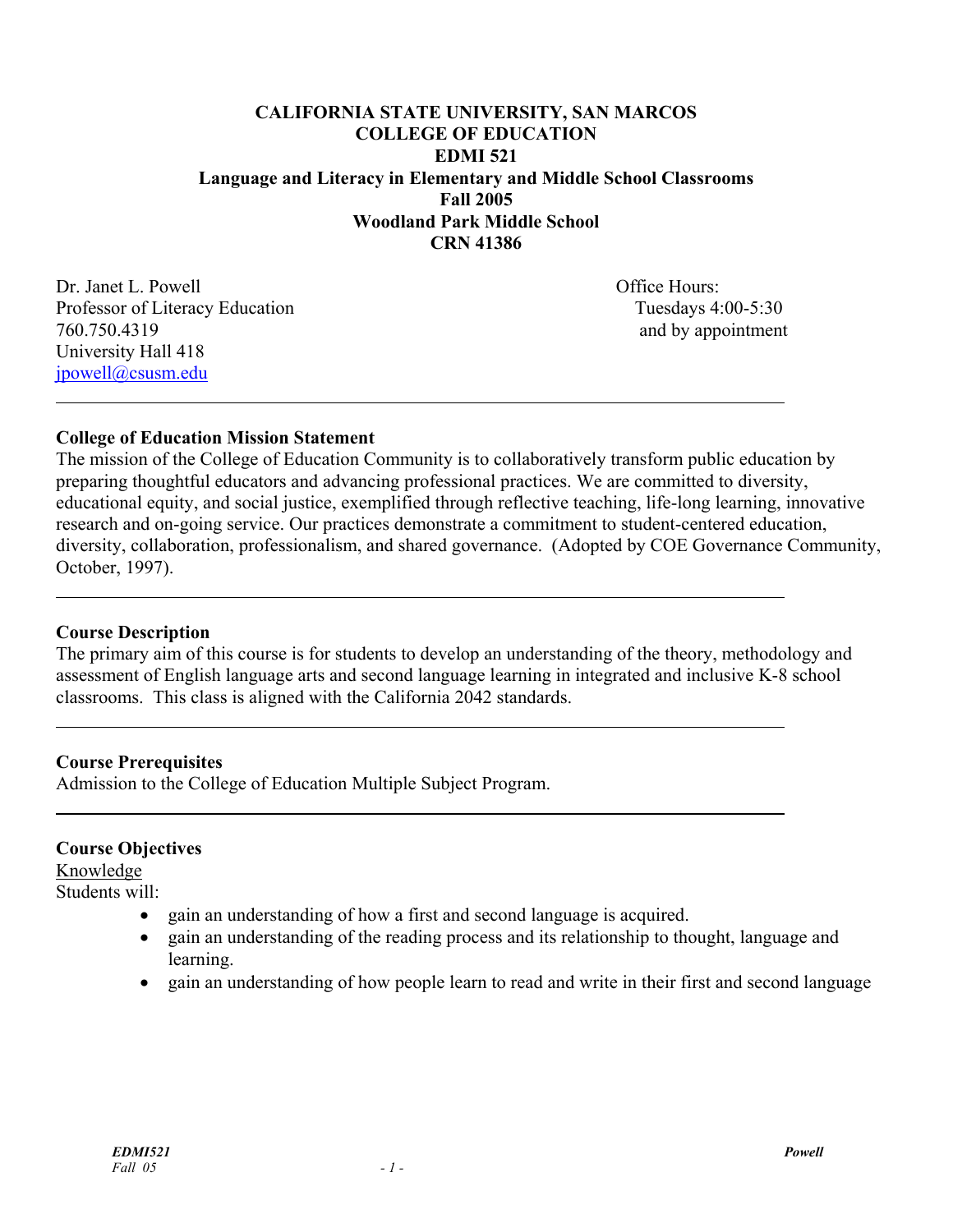- become familiar with current approaches to the teaching of reading and writing and the theoretical bases of such approaches.
- become familiar with current approaches to the teaching of reading and writing in culturally and linguistically diverse elementary school classrooms
- become familiar with classroom diagnostic techniques and evaluation procedures.
- become familiar with current approaches to the teaching of reading and writing to children with special learning needs

# Skills

 $\overline{a}$ 

 $\overline{a}$ 

Students will:

- become sensitive observers of children's language using behaviors.
- analyze children's reading and writing behavior as a basis for making instructional decisions
- translate the results of formal and informal assessment of children's reading and writing behaviors into instructional plans
- develop the ability to select appropriate materials and instructional strategies to meet the individual needs of students
- learn how to organize the classroom for teaching reading and writing to culturally and linguistically diverse populations.

# Attitudes and Values

Teacher candidates will:

- develop an appreciation for the natural language abilities children possess for processing and producing print
- develop an appreciation for the need and value of integrating reading and writing into all areas of the curriculum
- affirm the importance of a rich environment for developing an effective language arts program.
- develop a sensitivity to and appreciation for culturally and linguistically diverse learners.
- develop a sensitivity to and appreciation for children with special learning needs
- develop an appreciation for the importance of reading and writing for their own personal and professional growth
- develop a respect for each student, his/her abilities and background and the student's right to instruction that meets his or her individual needs.

# **Authorization to Teach English Learners**

This credential program has been specifically designed to prepare teachers for the diversity of languages often encountered in California public school classrooms. The authorization to teach English learners is met through the infusion of content and experiences within the credential program, as well as additional coursework. Students successfully completing this program receive a credential with authorization to teach English learners. (Approved by CCTC in SB 2042 Program Standards, August 02)

# **Standards Alignment**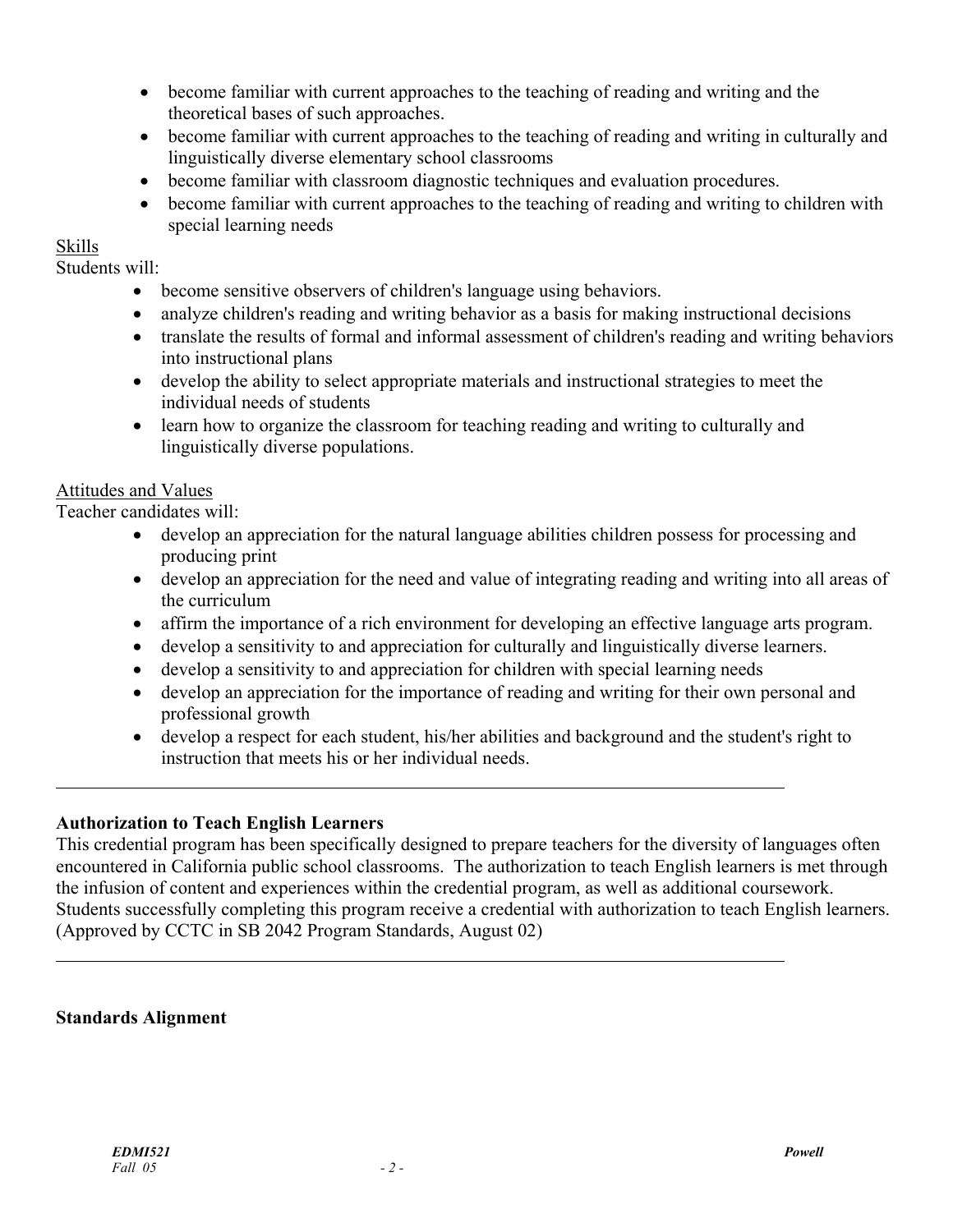The course objectives, assignments, and assessments have been aligned with the CTC standards for Multiple Subjects Credential. Please be sure to incorporate artifacts from this class into your final comprehensive portfolio. The following standards are a primary emphasis in this course: Standard 3-Relationship between theory and practice

Standard 4-Pedagogical thought and reflective practice

Standard 5-Equity, Diversity, & Access tot he Core Curriculum

Standard 7-Equity, Preparation to Teach Reading Language Art  $\overline{a}$ 

#### **College of Education Attendance Policy**

Due to the dynamic and interactive nature of courses in the College of Education, all students are expected to attend all classes and participate actively. At a minimum, students must attend more than 80% of class time, or s/he may not receive a passing grade for the course at the discretion of the instructor. Individual instructors may adopt more stringent attendance requirements. Should the student have extenuating circumstances, s/he should contact the instructor as soon as possible. (Adopted by the COE Governance Community, December, 1997).

*You cannot receive an "A" in this course if you miss more than two class sessions.*

#### **Required Texts (Bring books to class on the date we discuss them)**

Cunningham, P. M., & Allington, R. L. (2003). *Classrooms That Work. Third edition*.

Allyn and Bacon: Boston.

Johns, J. (2005). *Basic Reading Inventory: Pre-Primer Through Grade Twelve & Early Literacy Assessments*. Ninth Edition. Dubuque, Iowa: Kendall-Hunt.

Routman, R. (2003). *Reading Essentials.* Portsmouth, NH: Heinemann.

# **Optional Texts**

 $\overline{a}$ 

 $\overline{a}$ 

Cunningham, P. (2000). *Phonics They Use: Words for Reading and Writing*. Third Edition. New York: Longman.

Zarrillo, J. J. (2002*). Ready for RICA: A Test Preparation Guide for California's Reading Instruction Competence Assessment*. Merrill Prentice Hall.

#### **Course Requirements**

# *1. Attendance, Participation, & Professionalism 100 Points*

The instructor reserves the right to determine the level of participation and professionalism. For example, you should come prepared for class discussions of the readings by being prepared for your role in your literature circle (this will be explained in class). Areas such as coming to class prepared and on time, paying attention, being courteous and involved will be considered. Remember, you cannot receive an "A" if you miss more than two classes.

- - - - - - - - - - - - - - - - - - - - - - - - - - - - - - - - - - - - - - - - - - - - - - - - - - - - - - - - - - - - - - - - - - -

# *2. Teacher Performance Expectation (TPE) Competencies 100 Points*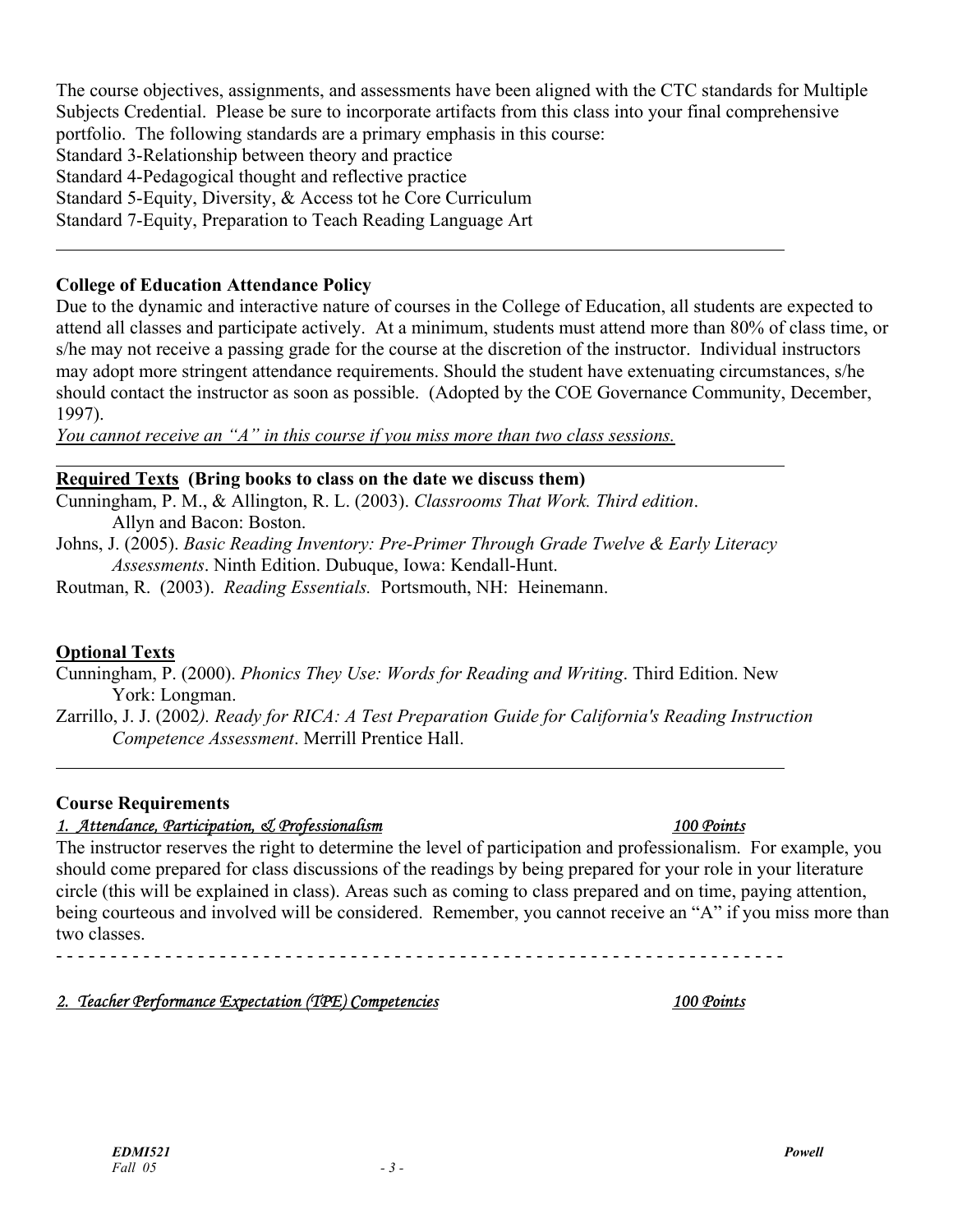This course requires that you address the TPEs listed below for your Task Stream Electronic Portfolio. You will address these TPEs by completing course assignments, then writing summary reflections to be submitted, responded to, and archived via Task Stream.

Read TPE 1A and TPE 4, then write a reflection that elaborates on your learning and mastery of this TPE. The reflection should be at least 2 paragraphs in length and include evidence that you have a grasp of Subject-Specific Pedagogical Skill for MST in the area of teaching Reading-Language Arts. In order for the assignment to be complete, students must post their observation sheets and reflections it to their Task Stream Account after it is returned with the comment: *Ready to Post* 

# *TPE 1A: Subject-Specific Pedagogical Skills for Multiple Subject Teaching Assignments: Teaching Reading-Language Arts in a Multiple Subject Assignment*

*Candidates for a Multiple Subject Teaching Credential demonstrate the ability to teach the state-adopted academic content standards for students in English-Language Arts (K-8). They understand how to deliver a comprehensive program of systematic instruction in word analysis, fluency, and systematic vocabulary development; reading comprehension; literary response and analysis; writing strategies and applications; written and oral English Language conventions; and listening and speaking strategies and applications. They know how to strategically plan and schedule instruction to ensure that students meet or exceed the standards. Candidates create a classroom environment where students learn to read and write, comprehend and compose, appreciate and analyze, and perform and enjoy the language arts. They understand how to make language (e.g., vocabulary, forms, uses) comprehensible to students and the need for students to master foundational skills as a gateway to using all forms of language as tools for thinking, learning, and communicating. They understand how to use instructional materials that include a range of textual, functional and recreational texts and how to teach high quality literature and expository text. They understand that the advanced skills of comprehending narrative and informational texts and literary response and analysis, and the creation of eloquent prose, all depend on a foundation of solid vocabulary, decoding, and word-recognition skills.* 

*Candidates teach students how to use visual structures such as graphic organizers or outlines to comprehend or produce text, how to comprehend or produce narrative, expository, persuasive and descriptive texts, how to comprehend or produce the complexity of writing forms, purposes, and organizational patterns, and how to have a command of written and oral English-language conventions. They know how to determine the skill level of students through the use of meaningful indicators of reading and language arts proficiency prior to instruction, how to determine whether students are making adequate progress on skills and concepts taught directly, and how to determine the effectiveness of instruction and students' proficiency after instruction.* 

# *TPE 4: Making Content Accessible*

*Candidates for Teaching Credentials incorporate specific strategies, teaching/instructional activities, procedures and experiences that address state-adopted academic content standards for students in order to provide a balanced and comprehensive curriculum. They use instructional materials to reinforce state-adopted academic content standards for students and they prioritize and sequence essential skills and strategies in a logical, coherent manner relative to students' current level of achievement. They vary instructional strategies according to purpose and lesson content. To meet student academic learning needs, candidates explain content clearly and reinforce content in multiple ways, such as the*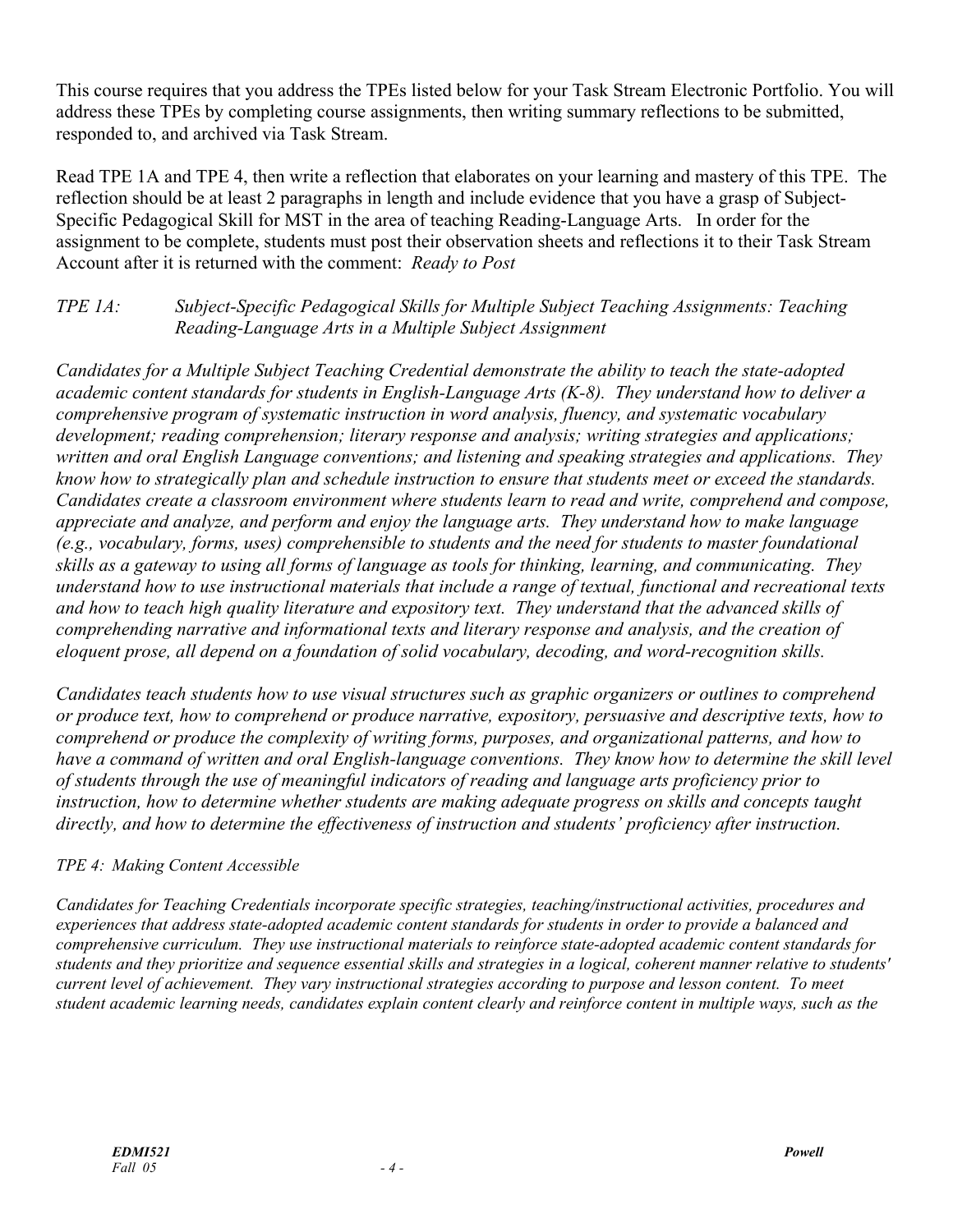*use of written and oral presentation, manipulatives, physical models, visual and performing arts, diagrams, non-verbal communication, and computer technology. They provide opportunities and adequate time for students to practice and apply what they have learned. They distinguish between conversational and academic language, and develop student skills in using and understanding academic language. They teach students strategies to read and comprehend a variety of texts and a variety of information sources, in the subject(s) taught. They model active listening in the classroom. Candidates encourage student creativity and imagination. They motivate students and encourage student effort. When students do not understand content, they take additional steps to foster access and comprehension for all learners. Candidates balance instruction by adjusting lesson designs relative to students' current level of achievement.* 

### http://lynx.csusm.edu/coe/eportfolio/index.asp

This will take you to the CSUSM COE website where you can get help with how to create your electronic portfolio and information on the required elements.

#### http://www.taskstream.com

This is the TaskStream home page where you will register for Taskstream and return to when working on your electronic portfolio

- - - - - - - - - - - - - - - - - - - - - - - - - - - - - - - - - - - - - - - - - - - - - - - - - - - - - - - - - - - - - - - - - - -

#### *3, Language Arts Resource Notebook (Part 1) 100 Points*

You will develop a Language Arts Resource Notebook that will be used to inform your teaching. The Resource Notebook has two main objectives. First, is to demonstrate your learning and understanding of the reading and language arts. Second, is to start building a resource for your own learning. Be creative and thoughtful in the compilation of the notebook—it will be a demonstration that you are ready to teach the language arts to a diverse student population.

The Notebook will be organized around the 13 RICA Content Areas (see the RICA Registration Bulletin, p.39- 45) and include additional sections on:

- A personal statement of your philosophy of the teaching reading and writing
- Observation notes and reflections
- A table of contents page

Each section of the notebook regarding a standard should contain the following:

- A RICA analysis sheet including: (a) what this content area(s) is about (Put it in your own words – 2 to 4 sentences), (b) 2 ways of assessing this content area (include rationale); and (c) 1 way of teaching it (description and accommodations). Describe the teaching strategy and explain how it supports reading, writing and/or language arts development. I will review this information as we cover the content for this course.
- An observation form
- Lesson plans, articles, and any other resources collected within class or student teaching that would be helpful.

For the first semester you will need to complete the following: (10 points each section)

- Section 1 Philosophy of Literacy Learning
- Section 3 Planning, Organizing, and Managing Reading Instruction
- Section 4: Phonemic Awareness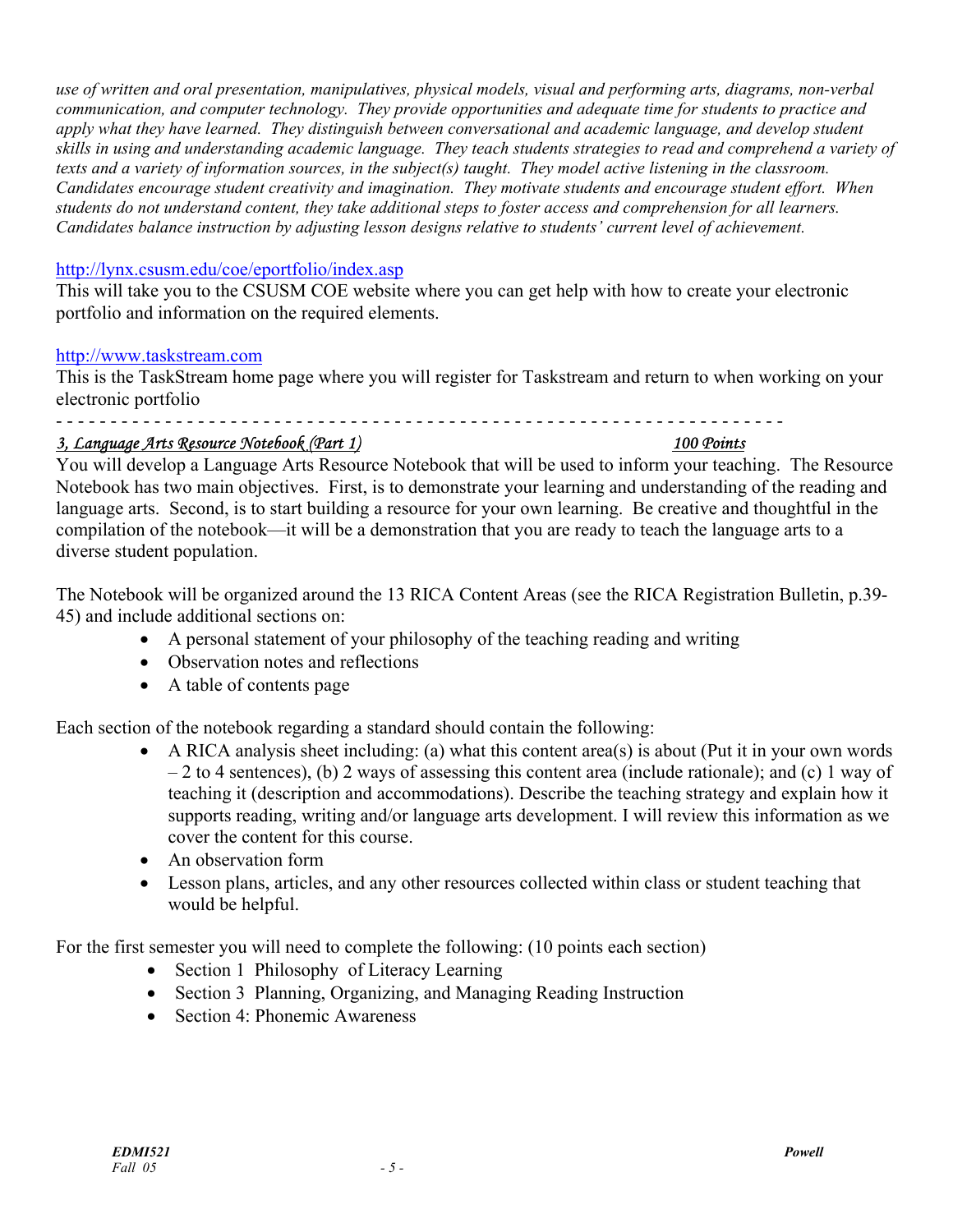- Section 5: Concepts About Print
- Section 6: Systematic, Explicit Phonics and Other Word Identification Strategies
- Section 7: Spelling Instruction
- Section 8: Reading Comprehension: Narrative
- Section 13: Vocabulary Development
- Section 14: Structure of the English Language
- Section 15: Special Needs

You may include course assignments (lesson plan, case study, mini book unit, classroom observations and interactive email journals), course handouts and materials from your classroom/school site, examples of lesson plans and student work, information from internet sources or professional journals. You may want to include strategies you will use to teach these content areas. You may even include pictures of students learning a specific strategy as well as your reflection on what was happening, why it worked or didn't work and why that was.

Be creative, but avoid excessive "cuteness". Your notebook should be professional and thoughtful. This resource notebook will contain samples of your learning and understanding, and examples of your work that demonstrate that you are ready to instruct children in reading, writing, listening and speaking. Feel free to use a variety of graphic and written presentations, as best suits your learning style, in order to show your learning and understanding. Use a three-ring binder to organize your materials.

As you learn about assessment, phonemic awareness, the use of phonics, comprehension strategies and other components crucial to effective literacy instruction, compiling your resource notebook will help you prepare and review the content areas assessed by the RICA test (see http://www.rica.nesinc.com/ click on "Sample Written Examination Materials). More importantly, it will serve as a resource for you in the future, and may be used for job interviews to illustrate your knowledge and experiences. I will explain and review information as we cover the content for this course.

Note: Web sites can also serve as a resource. See: http://www.csusm.edu/Quiocho ; .click on "reading instruction portfolio." See the section on accommodations for ideas on ways to support second language learners. Also: http://www.rica.nesinc.com/ ; Note: See **www.ed.gov/free/** for free Educational Materials.

*EDMI521 Powell Fall* 05 - 6 -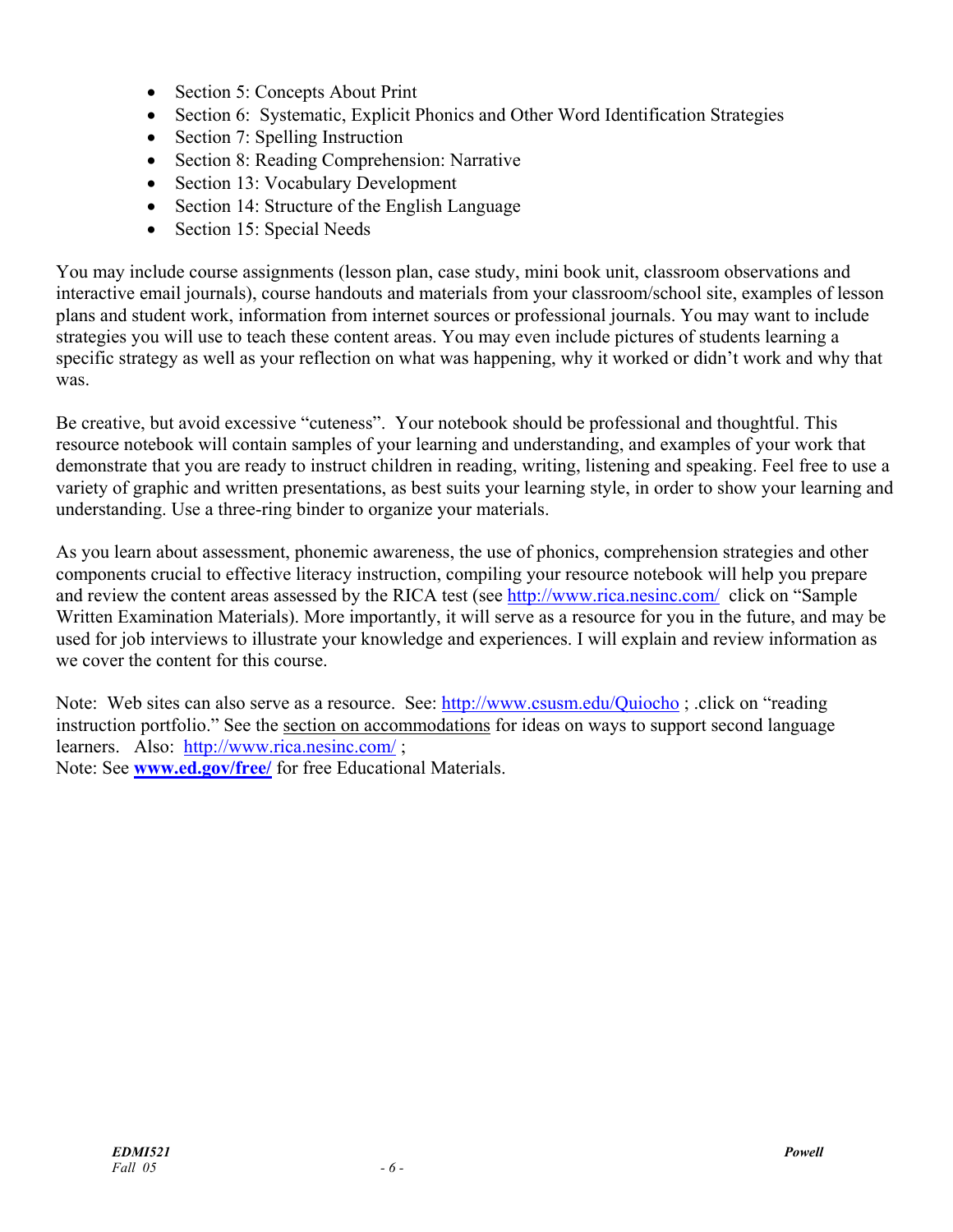# Example: RICA Analysis Sheet

| Component                                                                                  | <b>How to Assess</b>                                                                                                                                                                                                                                                                                                                                                                                                                                                                                                                                                                           | How to Teach it (Strategies)                                                                                                                                                                                                                                                                                                                                                                                                                                                                                                                                                                                                                                         | Accommodations                                                                                                                                                                                                                                                                                                                                                                                                                                                                                                                                                                                                                                                                                                                                                                                                                                                                                                                                                                                                                                                                                                                                |
|--------------------------------------------------------------------------------------------|------------------------------------------------------------------------------------------------------------------------------------------------------------------------------------------------------------------------------------------------------------------------------------------------------------------------------------------------------------------------------------------------------------------------------------------------------------------------------------------------------------------------------------------------------------------------------------------------|----------------------------------------------------------------------------------------------------------------------------------------------------------------------------------------------------------------------------------------------------------------------------------------------------------------------------------------------------------------------------------------------------------------------------------------------------------------------------------------------------------------------------------------------------------------------------------------------------------------------------------------------------------------------|-----------------------------------------------------------------------------------------------------------------------------------------------------------------------------------------------------------------------------------------------------------------------------------------------------------------------------------------------------------------------------------------------------------------------------------------------------------------------------------------------------------------------------------------------------------------------------------------------------------------------------------------------------------------------------------------------------------------------------------------------------------------------------------------------------------------------------------------------------------------------------------------------------------------------------------------------------------------------------------------------------------------------------------------------------------------------------------------------------------------------------------------------|
| Phonemic<br>Awareness is the<br>ability to<br>manipulate the<br>sounds in words<br>orally. | Phonemic awareness is assessed by<br>finding out whether or not the<br>student is capable of manipulating<br>the language. For example;<br>I would ask a student to pick<br>$\bullet$<br>out the first sound or last<br>sound of a word,<br>I would ask the student to<br>$\bullet$<br>identify, pronounce and blend<br>sounds or a segment of a<br>word,<br>I would ask students to<br>$\bullet$<br>identify sentences, words, or<br>sounds to see if they are<br>aware of the structure of a<br>sentence.<br><b>Assessment Tools</b><br>1.) The Yopp-Singer Test of<br>Phonemic Segmentation | These are strategies that can be<br>used to teach ELL and non-ELL<br>students phonetic awareness,<br>Involve students in poetry,<br>$\bullet$<br>rhymes and songs of all<br>types,<br>Use a chant to clap<br>$\bullet$<br>syllables in students'<br>names,<br>Sort known objects or<br>$\bullet$<br>pictures into groups of<br>similar sounds (Realia<br>Cans),<br>Play a guessing game using<br>$\bullet$<br>picture cards and help the<br>children to put together<br>blends to make their guess,<br>Sing songs that allow<br>$\bullet$<br>children to replace sounds<br>with other sounds, even to<br>make nonsense words,<br>Read to your students.<br>$\bullet$ | For children with special<br>needs I would use these<br>strategies,<br>Specific skills instruction<br>$\bullet$<br>alongside a basal reading<br>program-This means I<br>would ask students what<br>sounds they hear in<br>certain words or what<br>word would make sense<br>in an empty space within<br>a sentence. This strategy<br>would allow me to assess<br>my student's progress,<br>Great children's<br>$\bullet$<br>literature books<br>including, nursery<br>rhymes, alliterative<br>books, picture books,<br>rhyming books,<br>repetitive pattern books,<br>Dr. Seuss books, and<br>alphabet books with<br>word-picture formats,<br>Rhymes, chants, finger<br>$\bullet$<br>rhymes, manipulatives,<br>games, role-playing,<br>Writing journals and<br>$\bullet$<br>quick writes (encourage<br>invented spelling!),<br>Provide a print rich<br>$\bullet$<br>environment including<br>the use of Word Walls,<br>Rebus activities- this<br>$\bullet$<br>activity is when you<br>replace a noun in a<br>sentence with a picture<br>of the noun. The student<br>can then replace the<br>picture with an invented<br>spelling of the word. |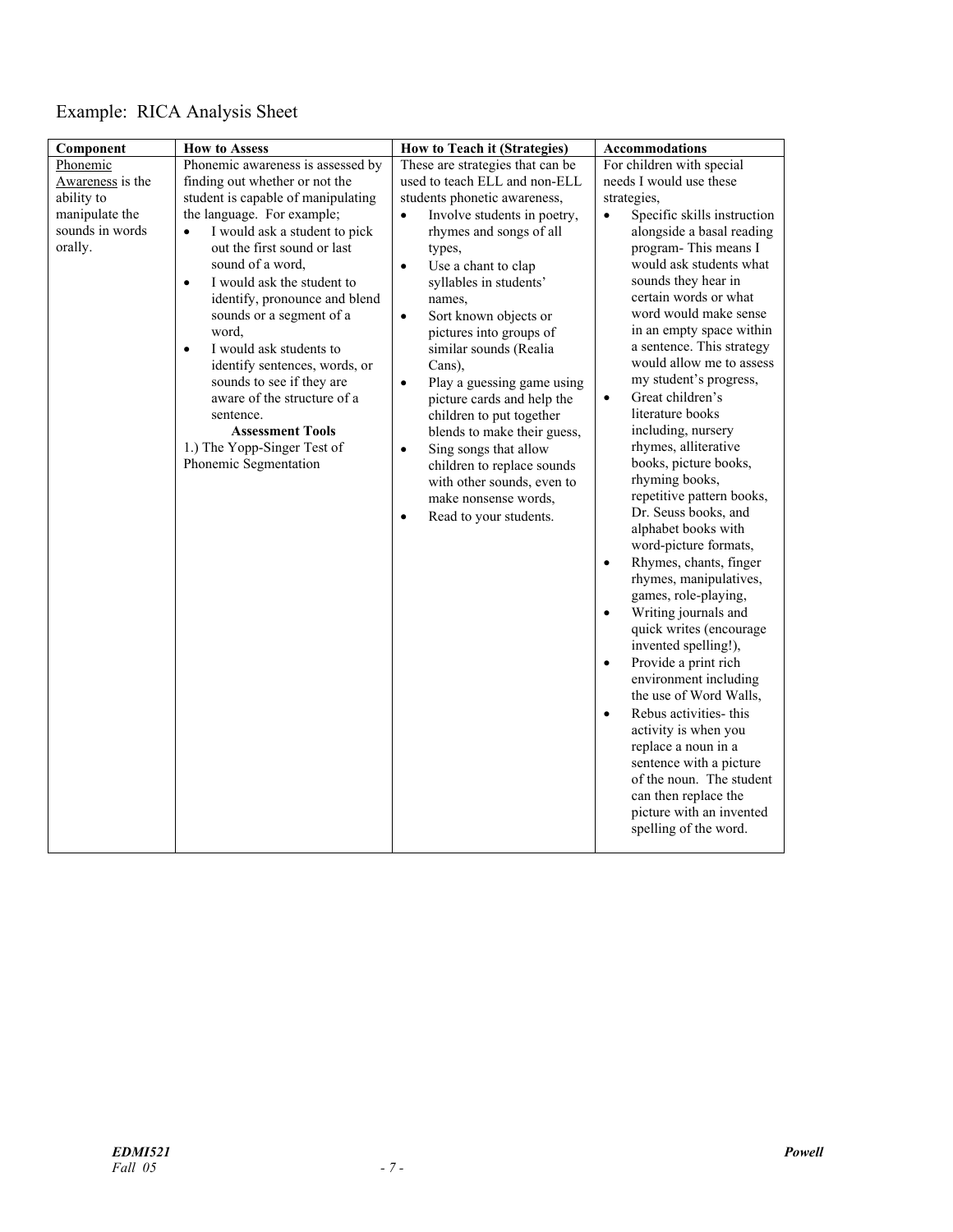# *4, Primary Grade Observation 100 Points*

**Observation Reflections**: We have scheduled two half days to observe a Kindergarten, first or second grade classroom, one observation will be focused on reading and one on writing. Take notes on what you see in the classrooms while you are there. Following our visits we will debrief the experiences in class and you will write a 2-3 page reflection on your observation of effective practices in teaching reading and writing to children.

Your reflections should look like this:

#### **Topic**: Phonics Instruction

**Date/Time** 9/7/98 9:00-10:00

**Place** (school/grade) Discovery Elementary, Monolingual 1<sup>st</sup> grade

**Activity**: Teacher taught "B" sound using alphabet cards and the pocket chart. Students wrote words beginning with B then illustrated the following-bird, ball, balloon, and boat.

**Reflective Notes:** The teacher did a good job being inclusive with all students. Accommodations were made for second language learners when the teacher used some words that were close cognates (ball-bola) to help the students make connections. I noticed that one of the children who had trouble focusing was seated next to the teacher. She was very effective in selecting children to participate in order to ensure that the students did not get out of hand. I would modify this lesson in order to help English learners by using some cognates in Spanish and showing the students how beginning sounds work in their language.

#### *5. Reading Strategy Lesson Plan (Critical Assessment Task) 50 Points*

# Write and demonstrate a 15 minute reading strategy lesson plan for a small group activity that takes into account student needs. They can be mini-lessons, direct instruction, inquiry, or any format you choose. Make your lesson active, interesting, fun and meaningful. Choose a reading standard (see http://www.cde.ca.gov/be/st/ss/engmain.asp ) for your grade level to guide your objectives. Sample lessons will fit into one of the following sections and you will make enough copies of the lesson and materials for the class.

- Section 4: Phonemic Awareness
- Section 5: Concepts About Print
- Section 6: Systematic, Explicit Phonics and Other Word Identification Strategies
- Section 7: Spelling Instruction
- Section 8: Reading Comprehension: Narrative
- Section 13: Vocabulary Development
- Section 14: Structure of the English Language

# *These lessons will be due on the day we cover the corresponding section.*

*Keep in mind when writing your lesson*: What is the purpose of your lesson? How does it relate to real reading and/or writing? What are your learning goals? How are they aligned with the CA Reading/Language Arts standards (check the Reading/Language Arts framework for CA public schools)? How will you present the lesson (instructional strategies, resource materials, time frame)? How will you group students for the lesson?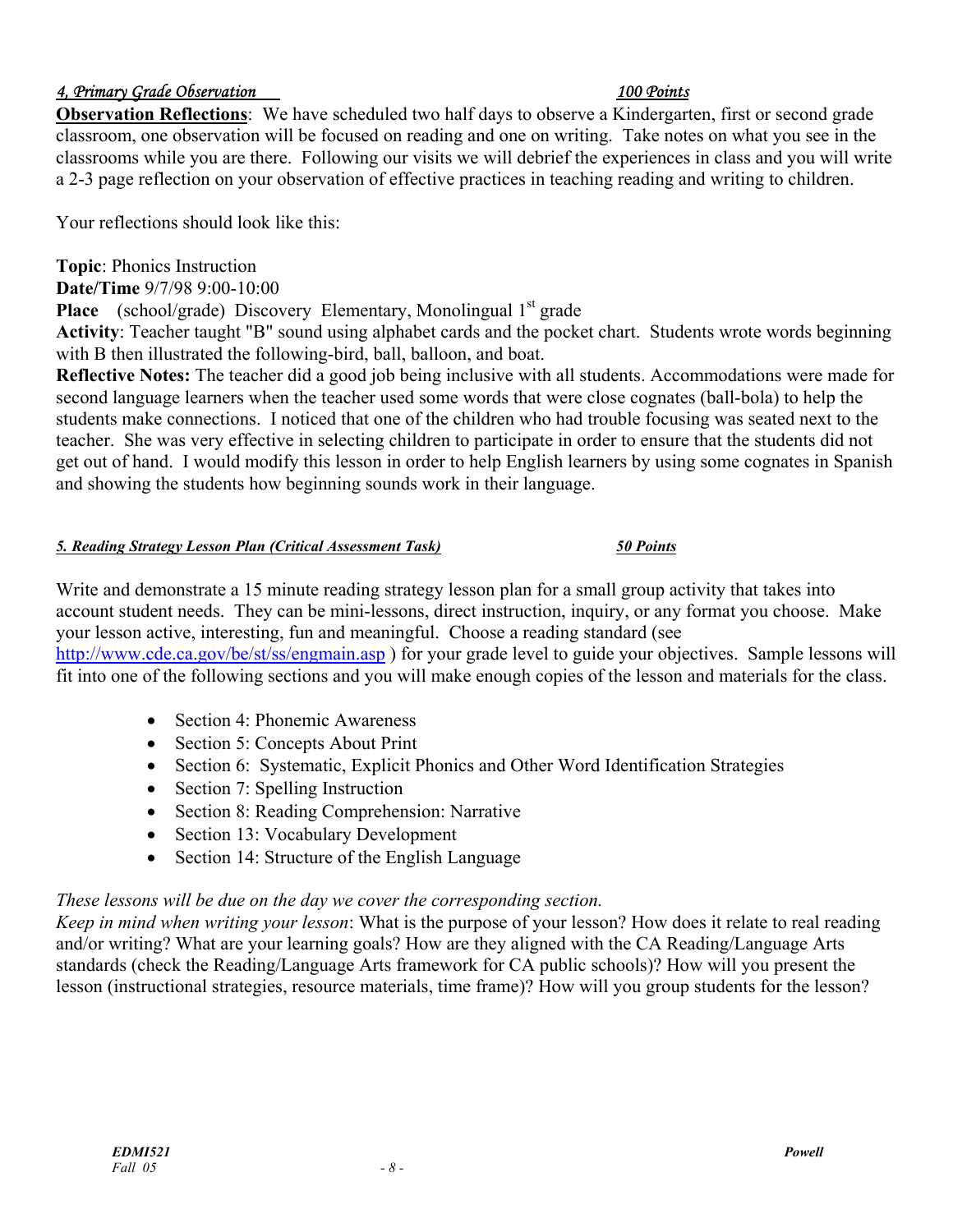How will you assess your students? What accommodations will you provide for students who need additional help?

*Important*: Your lesson must address the needs of mainstream students, as well as make provisions for second language learners, students presenting difficulty, and accelerated students. How are you going to work with students who are having difficulty? How will you scaffold second language learners' learning during the lesson? How will your lesson provide enrichment for accelerated students? Will you meet with students individually or in a small group while other students work independently?

# **Grading Standards**

 $\overline{a}$ 

Grades will be determined on a percentage of the 300 points possible as follows:

Percentage: Grade:

100-94 A 93-91 A-90-88 B+ 87-84 B 83-81 B-80-71 C

# Written Work Rubric

| $A$ to $A$ - | Few if any errors in spelling, punctuation, etc. |  |
|--------------|--------------------------------------------------|--|
|              | All sources cited properly                       |  |
|              | Reference page complete                          |  |
|              | Clear definitions and explanations               |  |
|              | Well organized with heading and bullets          |  |
| $B+$ to $B-$ | Some errors in spelling, punctuation, etc.       |  |
|              | Some material not cited                          |  |
|              | Reference page incomplete<br>$\bullet$           |  |
|              | Somewhat clear definitions and explanations      |  |
|              | Some attempts at organization                    |  |
| C            | Several errors in spelling, punctuation, etc.    |  |
|              | Sources not cited<br>$\bullet$                   |  |
|              | Reference page missing or incomplete             |  |
|              | Definitions and explanations poor or missing     |  |
|              | Organization is not apparent                     |  |

# **All University Writing Requirement**

 $\overline{a}$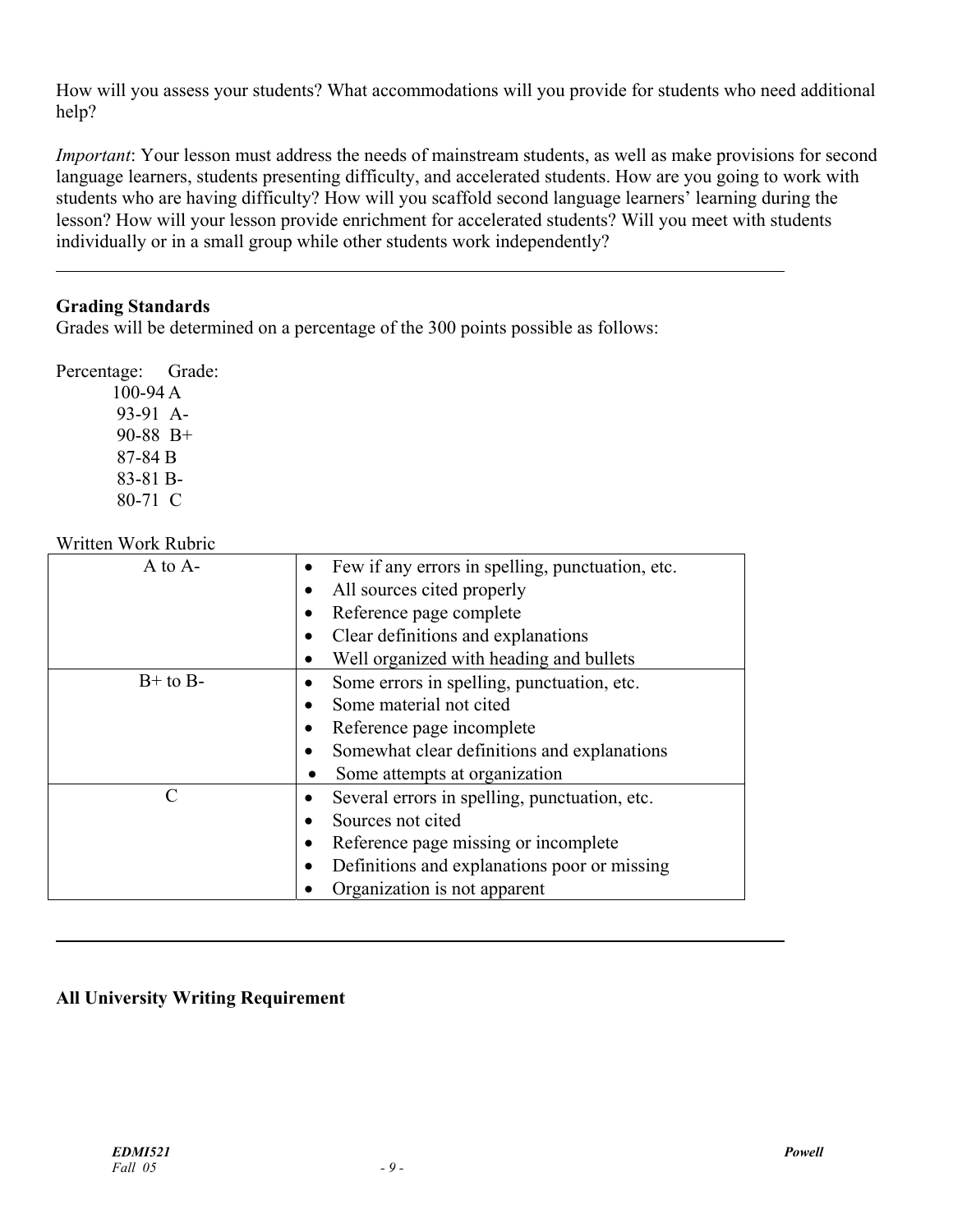Every course at the university must include the writing of at least 2500 words. Your notebook, in-class writing, and lesson plan will count towards this requirement.

### **CSUSM Academic Honesty Policy**

 $\overline{a}$ 

 $\overline{a}$ 

 $\overline{a}$ 

"Students will be expected to adhere to standards of academic honesty and integrity, as outlined in the Student Academic Honesty Policy. All written work and oral assignments must be original work. All ideas/materials that are borrowed from other sources must have appropriate references to the original sources. Any quoted material should give credit to the source and be punctuated with quotation marks.

Students are responsible for honest completion of their work including examinations. There will be no tolerance for infractions. If you believe there has been an infraction by someone in the class, please bring it to the instructor's attention. The instructor reserves the right to discipline any student for academic dishonesty in accordance with the general rules and regulations of the university. Disciplinary action may include the lowering of grades and/or the assignment of a failing grade for an exam, assignment, or the class as a whole."

#### **Students with Disabilities Requiring Reasonable Accommodations**

Students must be approved for services by providing appropriate and recent documentation to the Office of Disable Student Services (DSS). This office is located in Craven Hall 5205, and can be contacted by phone at (760) 750-4905, or TTY (760) 750-4909. Students authorized by DSS to receive reasonable accommodations should meet with their instructor during office hours or, in order to ensure confidentiality, in a more private setting.